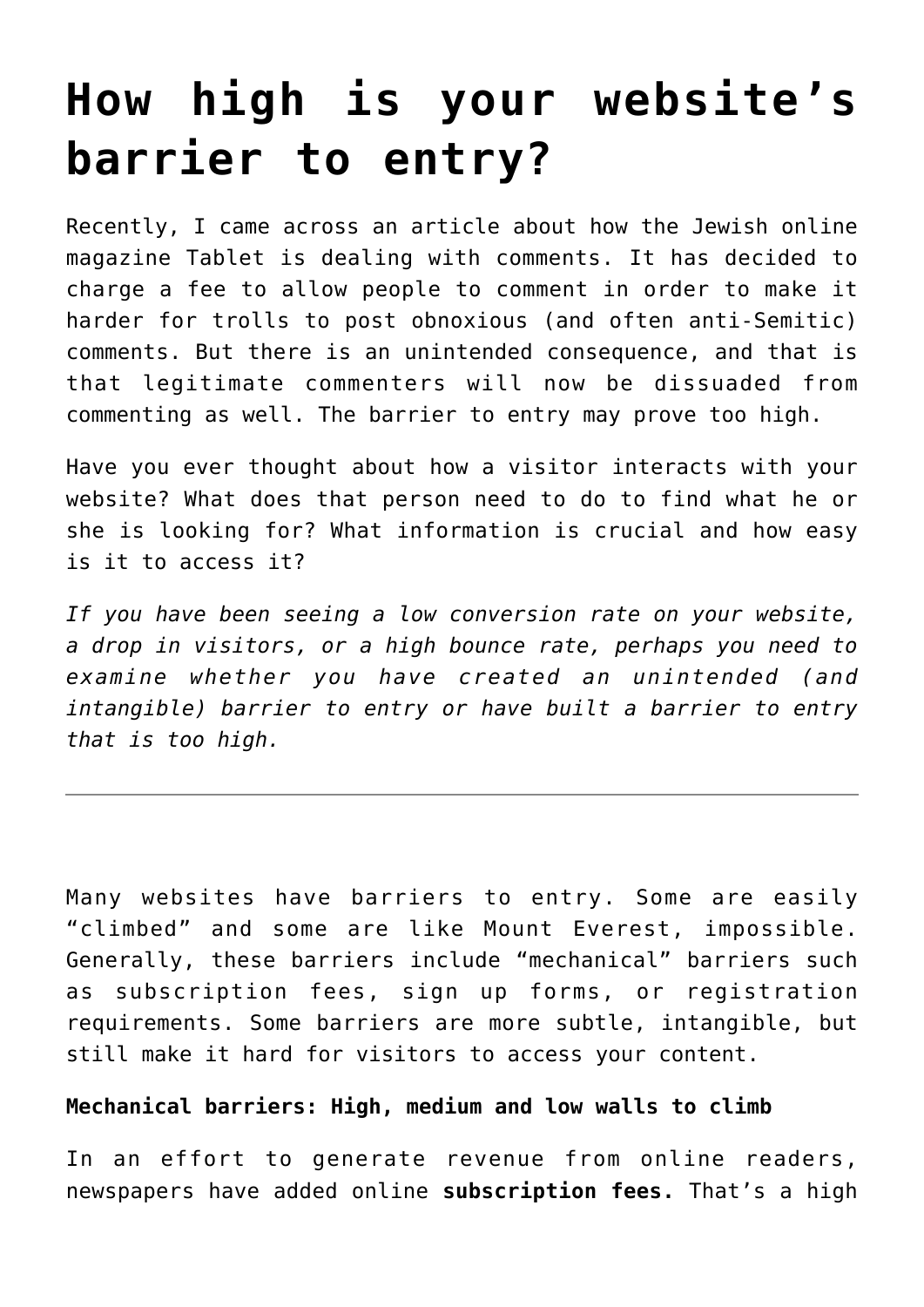barrier to entry, since visitors will not only have to sign up, but provide payment. Some websites require **registration**, generally your email and a password. That's also a medium barrier to entry. Yet other websites splash a newsletter **sign-up** before you can read the content, but generally you can close that out making it a low barrier to entry.

There are good reasons to create these barriers. After all, you may want to grow your marketing database or get some insight into who is visiting your website, or like many newspapers, you are looking for a source of revenue.

## **Intangible barriers: Creating a psychological "wall"**

But barriers are not just mechanical or even visible. Your barriers to entry may be intangible and psychological. By that I mean that your barriers are tripping visitors' heads. For example, your **website navigation** may not be intuitive or clear and may make it hard to for visitors to find what they are looking for.

Another hard-to-quantify barrier is the **language** that you choose to use on your website. Many tech and government websites are flush with jargon that is *nearly unintelligible* to an outsider.

Some websites make it hard for visitors by having too much **content** or information to sort through. Have you ever landed on a page that made your eyes and head hurt from information overload (or worse, visual overload)? Then you probably know what I mean, and I bet you just went elsewhere.

**How would you classify your website in terms of barrier to entry? High, medium or low? Is it what**